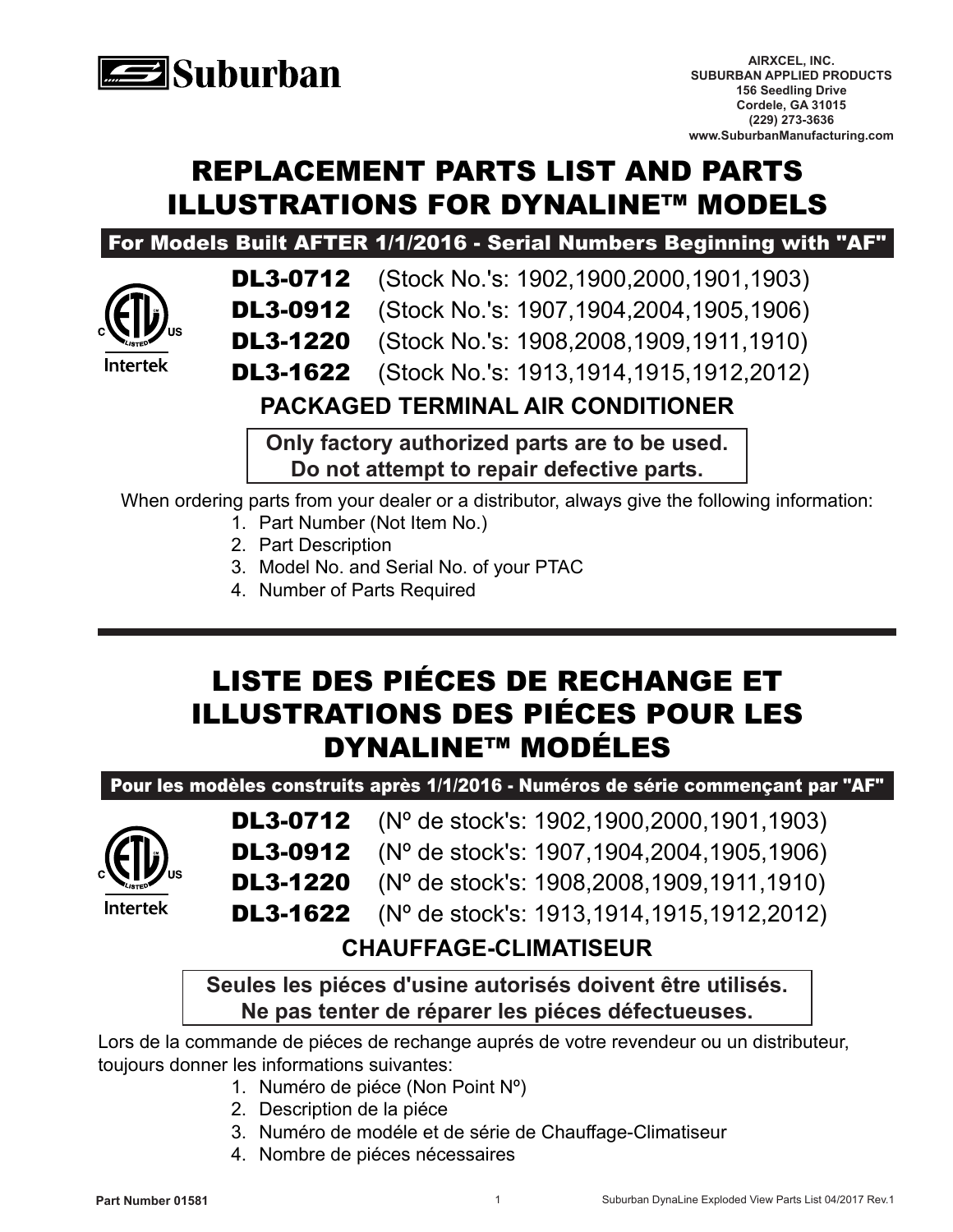

| <b>ITEM</b>    | <b>DESCRIPTION</b>                                         | <b>SUBURBAN</b>    | <b>MARVAIR PART</b> | <b>MODELS</b>   |
|----------------|------------------------------------------------------------|--------------------|---------------------|-----------------|
| NO.            |                                                            | <b>PART NUMBER</b> | <b>NUMBER</b>       | <b>AFFECTED</b> |
|                | **CABINET/FIRE WALL ASSY 102766                            | 102776             | S/12266             | DL3-0712        |
|                | **CABINET/FIRE WALL ASSY 102766                            | 102770             | S/12278             | DL3-0912        |
| 1              | **CABINET/FIRE WALL ASSY 102766                            | 102770             | S/12278             | DL3-1220        |
|                | **CABINET/FIRE WALL ASSY 102766                            |                    | S/12310             | DL3-1622        |
| $\overline{2}$ | TUBE COMBUSTION CHAMBER ASSY (SEE DETAILED VIEW FOR PARTS) |                    |                     | <b>ALL</b>      |
|                | EVAPORATOR PANEL 102655 DYNALINE 1.75"                     | 102655             | M/10175-IN          | DL3-0712        |
| 3              | EVAPORATOR PANEL 102655 DYNALINE 1.75"                     | 102655             | M/10175-IN          | DL3-0912        |
|                | EVAPORATOR PANEL 102655 DYNALINE 1.75"                     | 102655             | M/10175-IN          | DL3-1220        |
|                | EVAPORATOR PANEL 102655 DYNALINE 1.75"                     | 102659             | M/10346-IN          | DL3-1622        |
| 4              | DOOR FRESH AIR VENT 031174                                 | 031174             | M/10009-IN          | <b>ALL</b>      |
|                | PANEL CAB ASSY 101901 DYNALINE                             | 101901             | S/12208             | DL3-0712        |
| 5              | PANEL CAB ASSY 101901 DYNALINE                             | 101901             | S/12208             | DL3-0912        |
|                | PANEL CAB ASSY 101901 DYNALINE                             | 101901             | S/12208             | DL3-1220        |
|                | PANEL CAB ASSY 102083 DYNALINE                             | 102083             |                     | DL3-1622        |
| 6              | INSULATION BASE VALVE COMPART DYNALINE 071185              | 71885              | N/03450             | ALL             |
| $\overline{7}$ | COVER PLATE FIRE WALL 063486                               | 63486              | M/10026             | <b>ALL</b>      |
| 8              | TOP JUNCTION BOX 090544                                    | 90544              | M/10027             | <b>ALL</b>      |
|                | EVAPORATOR PAN 380247                                      | 380247             | M/10016             | DL3-0712        |
| 9              | EVAPORATOR PAN 380247                                      | 380247             | M/10016             | DL3-0912        |
|                | EVAPORATOR PAN 380247                                      | 380247             | M/10016             | DL3-1220        |
|                | EVAPORATOR PAN 380349                                      | 380349             | M/10358             | DL3-1622        |
| 10             | <b>BRKT TSTAT MTG</b><br>DYNA07ACA-12NF ALL 063417         | 63417              | M/10044             | <b>ALL</b>      |
| 11             | CONTROL PLATE AND DECAL ASSY 102575                        | 102575             | K/04927             | <b>ALL</b>      |
| 12             | BAFFLE CONDENSER 040484                                    | 040484             | M/10032             | <b>ALL</b>      |
|                | EVAP COIL COVER 380374                                     | 380374             | M/10033             | DL3-0712        |
| 13             | EVAP COIL COVER 380374                                     | 380374             | M/10033             | DL3-0912        |
|                | EVAP COIL COVER 380304                                     | 380304             | M/10223-IN          | DL3-1220        |
|                | NOT APPLICABLE FOR DL3-1622                                | N/A                | N/A                 | N/A             |
|                | COVER TOP FRONT 102677                                     | 102677             | M/10034             | DL3-0712        |
| 14             | COVER TOP FRONT 102677                                     | 102677             | M/10034             | DL3-0912        |
|                | COVER TOP FRONT 102677                                     | 102677             | M/10034             | DL3-1220        |
|                | COVER TOP FRONT 1622                                       | 102416             | M/12329             | DL3-1622        |
| 15             | BRACE CONDENSER HSG 063715                                 | 063715             | M/10052             | <b>ALL</b>      |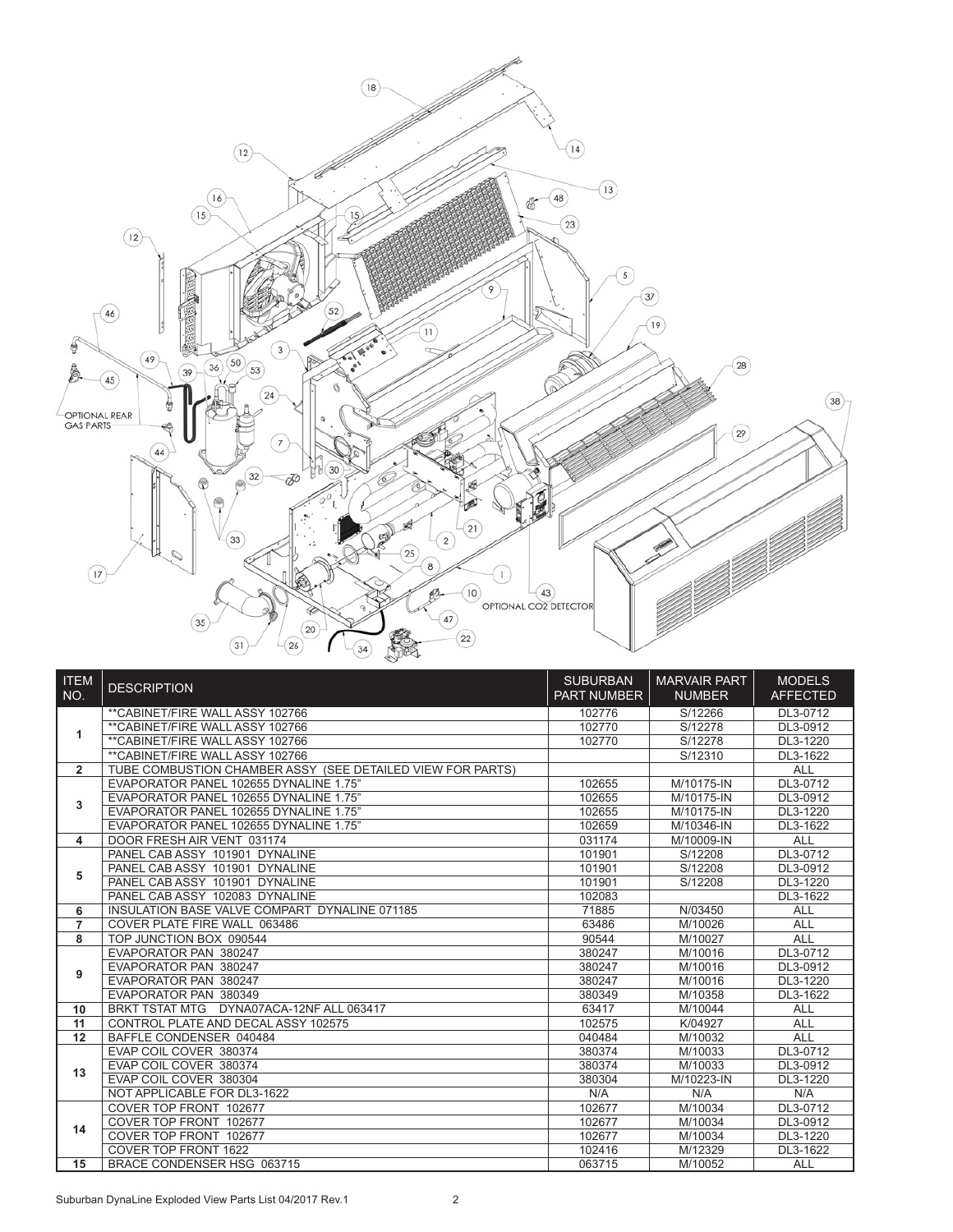| <b>ITEM</b><br>NO. | <b>DESCRIPTION</b>                                                                             | <b>SUBURBAN</b><br><b>PART NUMBER</b> | <b>MARVAIR PART</b><br><b>NUMBER</b> | <b>MODELS</b><br><b>AFFECTED</b> |
|--------------------|------------------------------------------------------------------------------------------------|---------------------------------------|--------------------------------------|----------------------------------|
|                    |                                                                                                |                                       | S/12212                              | DL3-0712                         |
|                    | FAN/SHROUD ASSY 391122 DYNALINE<br>FAN SHROUD ASSY 391122 DYNALINE                             | 391122<br>391122                      | S/12212                              | DL3-0912                         |
| 16                 | FAN/SHROUD ASSY 931121 DYNALINE                                                                | 931121                                | S/12242                              | DL3-1220                         |
|                    | FAN/SHROUD ASSY 931121 DYNALINE                                                                | 931121                                | S/12242                              | DL3-1622                         |
| 17                 | PANEL CAB LEFT SIDE DYNALINE 102688-P                                                          |                                       | M/10221                              | <b>ALL</b>                       |
| 18                 | BRKT CABINET FRONT M 063692 ALL                                                                |                                       | M/10035                              | <b>ALL</b>                       |
|                    | BLOWER ASSY/ROOM AIR DYNALINE 391099-P                                                         | 391099                                | S/12216                              | DL3-0712                         |
|                    | <b>HOUSING ONLY</b>                                                                            | 391014                                | S/12214                              | DL3-0712                         |
|                    | BLOWER ASSY/ROOM AIR DYNALINE 391099-P                                                         | 391099                                | S/12216                              | DL3-0912                         |
| 19                 | <b>HOUSING ONLY</b>                                                                            | 391014                                | S/12214                              | DL3-0912                         |
|                    | BLOWER ASSY/ROOM AIR DYNALINE 391016                                                           | 391016                                | S/12243                              | DL3-1220                         |
|                    | <b>HOUSING ONLY</b>                                                                            | 391014                                | S/12214                              | DL3-1220                         |
|                    | BLOWER ASSY/ROOM AIR 391068 DYNALINE                                                           | 391068                                | S/12303                              | DL3-1622                         |
|                    | <b>HOUSING ONLY</b>                                                                            | 391067                                | S/12304                              | DL3-1622                         |
|                    | BURNER TUBE FRONT ASSY 12,000 BTUH GAS 051420<br>BURNER TUBE FRONT ASSY 12,000 BTUH GAS 051420 | 051420                                | S/12209<br>S/12209                   | DL3-0712                         |
| 20                 | BURNER TUBE FRONT ASSY 12,000 BTUH GAS 051420                                                  | 051420<br>051420                      | S/12209                              | DL3-0912<br>DL3-1220             |
|                    | BURNER TUBE FRONT ASSY 22,000 BTUH GAS                                                         | 052009                                | S/12301                              | DL3-1622                         |
| 21                 | CONTROL BOX ASSY (SEE DETAIL VIEW FOR PARTS)                                                   |                                       |                                      | <b>ALL</b>                       |
| 22                 | VALVE ASSY/ORIFICE (SEE DETAIL VIEW FOR PARTS)                                                 |                                       |                                      | <b>ALL</b>                       |
|                    | COIL EVAPORATOR/INDOOR 9 x 26 DYNALINE 380368                                                  | 380368                                | 60336                                | DL3-0712                         |
|                    | COIL EVAPORATOR/INDOOR 9 x 26 DYNALINE 380368                                                  | 380368                                | 60336                                | DL3-0912                         |
| 23                 | COIL EVAPORATOR/INDOOR 9 x 26 DYNALINE 380239                                                  | 380239                                | 60339                                | DL3-1220                         |
|                    | COIL EVAPORATOR/INDOOR 9 x 26 DYNALINE 380239                                                  | 380239                                | 60339                                | DL3-1622                         |
| 24                 | ROD CONTROL VENT DOOR DYNALINE 140235                                                          | 140235                                | 02173                                | <b>ALL</b>                       |
| 25                 | GASKET BURNER TUBE DYNALINE 071156                                                             | 071156                                | 92301                                | <b>ALL</b>                       |
| 26                 | GASKET COMB AIR/BURNER DYNALINE 071118                                                         | 071118                                | 92304                                | <b>ALL</b>                       |
| 27                 | DISPLAY MOD CONTROL DYNALINE (PART OF ITEM 11)                                                 |                                       |                                      | <b>ALL</b>                       |
| 28                 | GRILLE 27.625" DYNALINE 030656                                                                 | 030656                                | 92540                                | <b>ALL</b>                       |
|                    | FILTER 6 x 30.75 x .125 DYNALINE 031097                                                        | 031907                                | 92542                                | DL3-0712                         |
| 29                 | FILTER 6 x 30.75 x .125 DYNALINE 031097                                                        | 031907                                | 92542                                | DL3-0912                         |
|                    | FILTER 6 x 30.75 x .125 DYNALINE 031097                                                        | 031907                                | 92542                                | DL3-1220                         |
|                    | FILTER 30.75 x 8.125 x .125 DYNALINE                                                           | 031177                                | 92543                                | DL3-1622                         |
| 30                 | PLUG HOLE 1.093-1.125 INCH 071075                                                              | 071075                                | 80325                                | <b>ALL</b>                       |
| 31                 | GROMMET 071123 DYNALINE                                                                        | 071123                                | 20124                                | <b>ALL</b>                       |
| 32                 | BUSHING SNAP 7/8" (.875) 231827                                                                | 231827                                | 80340                                | <b>ALL</b>                       |
| 33                 | <b>GROMMET FOR RK COMPRESSOR</b>                                                               |                                       | 20008                                | <b>ALL</b>                       |
| 34                 | CORD 0661515LY DYNALINE 232836                                                                 | 232836                                | 02176                                | <b>ALL</b>                       |
| 35                 | TUBE AIR COMBUSTION DYNALINE 051409                                                            | 051409                                | 40650                                | <b>ALL</b>                       |
| 36                 | DRIER TUBE ASSY 100589 DYNALINE 171821-171767<br>BLOWER ASSY 0712-0912 NG 391142               | 171821<br>391142                      | 20602<br>S/12254                     | <b>ALL</b><br>DL3-0712 NG        |
|                    | BLOWER ASSY 0712-0912 NG 391142                                                                | 391142                                | S/12254                              | DL3-0912 NG                      |
|                    | BLOWER ASSY 1220-1622 NG & LP 391144                                                           | 391144                                | S/12249                              | DL3-1220 NG                      |
|                    | BLOWER ASSY 1220-1622 NG & LP 391144                                                           | 391144                                | S/12249                              | DL3-1622 NG                      |
| 37                 | BLOWER ASSY 0712-0912 LP 391143                                                                | 391143                                | S/12269                              | DL3-0712 LP                      |
|                    | BLOWER ASSY 0712-0912 LP 391143                                                                | 391143                                | S/12269                              | DL3-0912 LP                      |
|                    | BLOWER ASSY 1220-1622 NG & LP 391144                                                           | 391144                                | S/12249                              | DL3-1220 LP                      |
|                    | BLOWER ASSY 1220-1622 NG & LP 391144                                                           | 391144                                | S/12249                              | DL3-1622 LP                      |
| 38                 | CAB FRONT CENTER DOOR 101923 DYNALINE                                                          | 101923                                | S/12206                              | <b>ALL</b>                       |
|                    | COMPRESSOR GA066KA DYNALINE 521036 380311                                                      | 521036                                | 10523                                | DL3-0712                         |
|                    | COMPRESSOR GK080KAA DYNALINE 521037                                                            | 521037                                | 10524                                | DL3-0912                         |
| 39                 | COMPRESSOR ROTARY GK102KAA 521085                                                              | 521085                                | 10459                                | DL3-1220                         |
|                    | COMPRESSOR GKS141KAB DYNALINE 521046                                                           | 521046                                | 10525                                | DL3-1622                         |
| 40                 | TOP WALL FLANGE                                                                                |                                       | M/11453                              | ALL                              |
| 41                 | SIDE LH WALL FLANGE                                                                            |                                       | M/11454                              | ALL                              |
| 42                 | SIDE RH WALL FLANGE                                                                            |                                       | M/11455                              | <b>ALL</b>                       |
| 43                 | CO DETECTOR ASSEMBLY                                                                           | 063726                                | S/12268                              | OPT CO DETECT                    |
| 44                 | FITTING 90° 3/8 NPT X 3/8 FLARE                                                                | 101922                                | 40643                                | OPT REAR GAS                     |
| 45<br>46           | FITTING ELL 90° HI EAR<br>TUBE ASSY GAS INLET                                                  | 171598<br>171661                      | 40644<br>40645                       | OPT REAR GAS<br>OPT REAR GAS     |
|                    | THERMOSTAT SENSING PROBE                                                                       |                                       |                                      |                                  |
| 47<br>48           | SENSOR DE-ICE R410A DYNALINE 233112                                                            | 232716<br>233112                      | 80831<br>70703                       | <b>ALL</b><br><b>ALL</b>         |
|                    | TUBE, SUCTION                                                                                  | 171825                                | 40655                                | DL3-0712                         |
|                    | TUBE, SUCTION                                                                                  | 171825                                | 40655                                | DL3-0912                         |
| 49                 | TUBE, SUCTION                                                                                  | 171825                                | 40655                                | DL3-1220                         |
|                    | TUBE, SUCTION                                                                                  | 171778                                | 40664                                | DL3-1622                         |
|                    | TUBE, DISCHARGE                                                                                | 171822                                | 40652                                | DL3-0712                         |
|                    | TUBE, DISCHARGE                                                                                | 171822                                | 40652                                | DL3-0912                         |
| 50                 | TUBE, DISCHARGE                                                                                | 171824                                | 40656                                | DL3-1220                         |
|                    | TUBE, DISCHARGE                                                                                | 171866                                | 40662                                | DL3-1622                         |
|                    | OVERLOAD, COMPRESSOR (NOT SHOWN, INSTALLED IN COMPRESSOR)                                      | 380312                                | 19065                                | DL3-0712                         |
|                    | OVERLOAD, COMPRESSOR (NOT SHOWN, INSTALLED IN COMPRESSOR)                                      | 380317                                | 19063                                | DL3-0912                         |
| 51                 | OVERLOAD, COMPRESSOR (NOT SHOWN, INSTALLED IN COMPRESSOR)                                      | 380342                                | 19061                                | DL3-1220                         |
|                    | OVERLOAD, COMPRESSOR (NOT SHOWN, INSTALLED IN COMPRESSOR)                                      | 380315                                | 19062                                | DL3-1622                         |
|                    | STRAINER CAPILLARY ASSY 6251924 DYNALINE 171826                                                | 171826                                | 20599                                | <b>ALL</b>                       |
|                    | STRAINER CAPILLARY ASSY 6251942 DYNALINE                                                       | 171854                                | 20601                                | <b>ALL</b>                       |
| 52                 | STRAINER CAPILLARY ASSY 6251925 DYNALINE                                                       | 171823                                | 20598                                | ALL                              |
|                    | STRAINER CAPILLARY ASSY 6251952 DYNALINE                                                       | 171859                                | 20600                                | ALL                              |
| 53                 | SWITCH, PRESSURE CONTROL                                                                       | 233030                                | 02195                                | ALL                              |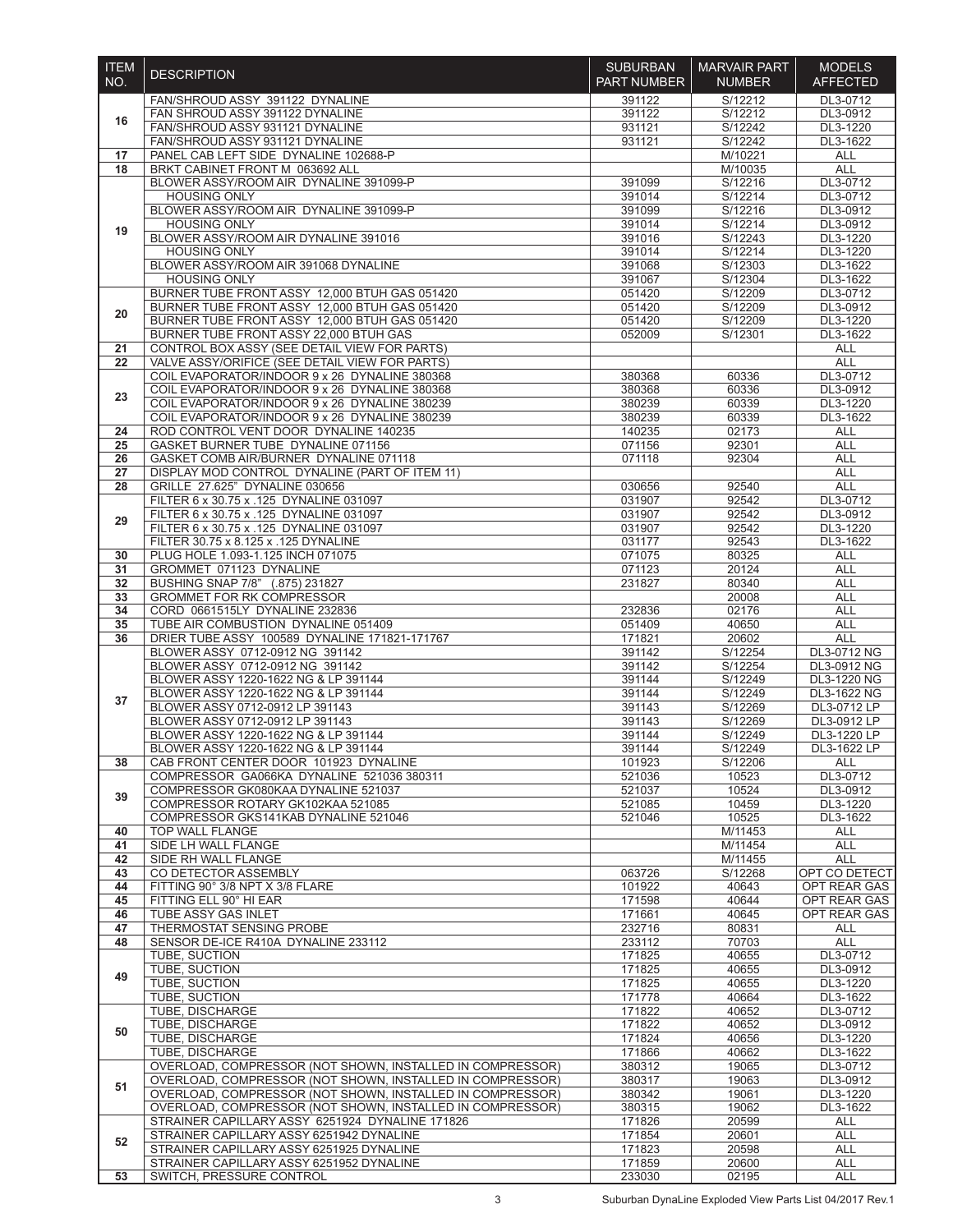

| <b>ITEM</b><br>NO. | <b>DESCRIPTION</b>                             | <b>SUBURBAN</b><br><b>PART NUMBER</b> | <b>MARVAIR PART</b><br><b>NUMBER</b> | <b>MODELS</b><br><b>AFFECTED</b> |
|--------------------|------------------------------------------------|---------------------------------------|--------------------------------------|----------------------------------|
| 2A                 | TUBULAR CC ASSY DYNALINE 1.75                  | 021314                                | 03011                                | <b>ALL</b>                       |
| 2B                 | SWITCH LIMIT DL3 1/2 ENCLOSED DISC DYNA        | 233272                                | 70710                                | <b>ALL</b>                       |
| 2C                 | SCREW #6 x 1/4 PH PH MS DYNALINE               | 121244                                | 92703                                | <b>ALL</b>                       |
| 2D                 | WASHER 5/32 x 5/16 x .035 FLAT DYNALINE        | 121424                                | 92710                                | <b>ALL</b>                       |
| 2E                 | SCREW #8-3/8 PAN HD PH TYPE AB SS              | 121649                                | 90619                                | <b>ALL</b>                       |
| 2F                 | COVER PLATE 290137                             | 290137                                | M/10000                              | <b>ALL</b>                       |
| 2G                 | BURNER OBSERVATION MICA DYNALINE 310033        | 311033                                | 02185                                | <b>ALL</b>                       |
| 2H                 | GASKET FLAME PROBE DYNALINE 071096             | 071096                                | 92309                                | <b>ALL</b>                       |
| 2J                 | GASKET IGNITOR DYNALINE 071097                 | 079097                                | 92306                                | <b>ALL</b>                       |
| 2K                 | SCREW 6-20 x 3/8 PH DRILL SS 410 DYNALI 121652 | 121652                                | 92697                                | <b>ALL</b>                       |
| 2L                 | IGNITER DL3 1.75 DYNALINE 1.75 233276          | 233276                                | 92901                                | ALL                              |
| 2M                 | PROBE FLAME DYNALINE 232701                    | 232701                                | 80837                                | ALL                              |
| 20A                | TUBE BURNER 051407 DYNALINE                    | 051407                                | S/12210                              | ALL                              |
| 20 <sub>D</sub>    | SCREW #8-18 x 1/2 PH PAN HEAD 410 SS           | 121651                                | 90712                                | <b>ALL</b>                       |
|                    | <b>BURNER SB016</b>                            | 010859                                | 50608                                | DL3-0712                         |
| <b>20E</b>         | <b>BURNER SB016</b>                            | 010859                                | 50608                                | DL3-0912                         |
|                    | <b>BURNER SB016</b>                            | 010859                                | 50608                                | DL3-1220                         |
|                    | <b>BURNER SB017</b>                            | 010927                                | 50607                                | DL3-1622                         |
| <b>20F</b>         | <b>BRACKET BURNER</b>                          | 63399                                 | M/10022                              | <b>ALL</b>                       |
| 22A                | BRKT VALVE MT 063501                           | 063501                                | M/10017                              | ALL                              |
| <b>22B</b>         | VALVE 25M12531P1 DYNALINE                      | 161199                                | 20595                                | <b>NG MODELS</b>                 |
|                    | VALVE 25M12530B1 DYNALINE                      | 161183                                | 20596                                | LP MODELS                        |
|                    | ORIFICE #51 DYNALINE                           | 180222                                | 20607                                | DL3-0712 NG                      |
|                    | ORIFICE #60 DYNALINE                           | 180225                                | 20609                                | DL3-0712 LP                      |
|                    | ORIFICE #51 DYNALINE                           | 180222                                | 20607                                | DL3-0912 NG                      |
| <b>22C</b>         | ORIFICE #60 DYNALINE                           | 180225                                | 20609                                | DL3-0912 LP                      |
|                    | ORIFICE 2.1MM DYNALINE                         | 180314                                | 20611                                | DL3-1220 NG                      |
|                    | ORIFICE 1.2MM DYNALINE                         | 180296                                | 20597                                | DL3-1220 LP                      |
|                    | ORIFICE #44 DYNALINE                           | 180187                                | 20606                                | DL3-1622 NG                      |
|                    | ORIFICE #56 DYNALINE                           | 180224                                | 20608                                | DL3-1622 LP                      |
| 22D                | ELBOW 202-6 DYNALINE                           | 171427                                | 40645                                | <b>ALL</b>                       |
| 22E                | SCREW 8-32 x 3/8 HEX SLOT ROUING DYNALINE      | 121958                                | 92694                                | <b>ALL</b>                       |
| <b>22F</b>         | MANIFOLD PIPE 171656 DYNALINE                  | 171656                                | 92312                                | <b>ALL</b>                       |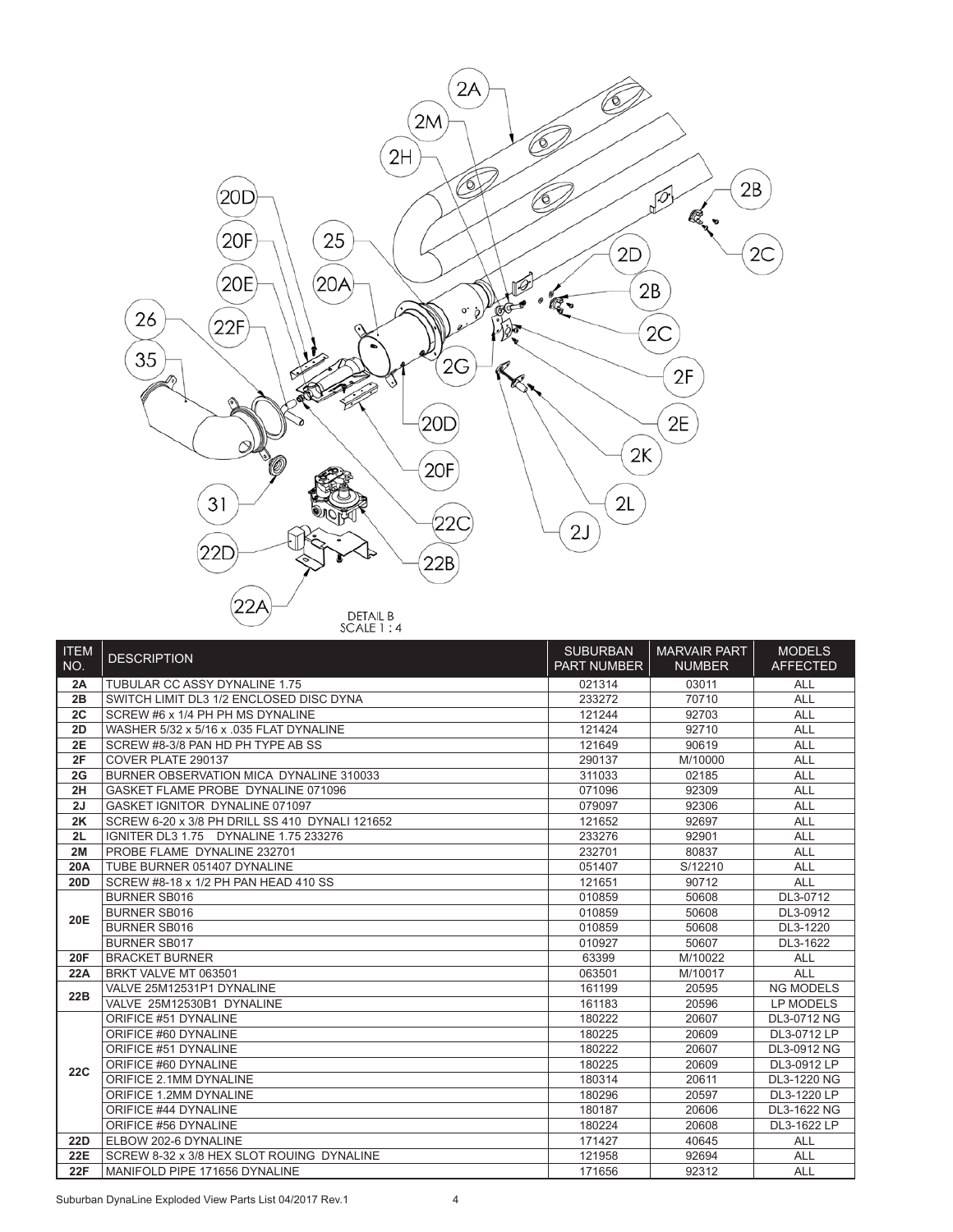

| <b>ITEM</b><br>NO. | <b>DESCRIPTION</b>                            | <b>SUBURBAN</b><br><b>MARVAIR PART</b><br><b>PART NUMBER</b><br><b>NUMBER</b> |         | <b>MODELS</b><br><b>AFFECTED</b> |
|--------------------|-----------------------------------------------|-------------------------------------------------------------------------------|---------|----------------------------------|
| 16A                | SHROUD CONDENSOR PLASTIC DYNALINE 380370      | 380370                                                                        | 30127   | <b>ALL</b>                       |
| 16B                | SPITTER CONDENSER PL 040540                   | 040540                                                                        | M/10023 | <b>ALL</b>                       |
| 16C                | BRACKET DRYER SATABILIZE (063696)             | 063969                                                                        | M/10024 | <b>ALL</b>                       |
| 16D                | SCREW #8-3/8 PAN HD PH TYPE AB SS 121649      | 121649                                                                        | 90619   | <b>ALL</b>                       |
| 16E                | RIVET 1/8 POP ALL ALUM AB4-3A DYNALINE 122070 | 122070                                                                        | 92681   | <b>ALL</b>                       |
| <b>16F</b>         | MOTOR/CAP PSC84-36-050-C DYNALINE 233137      | 233137                                                                        | 40198   | <b>ALL</b>                       |
|                    | COIL CONDENSER/OUTDOOR 14 x 26 DYNALINE       | 380369                                                                        | 60341   | DL3-0712                         |
| 16G                | COIL CONDENSER/OUTDOOR 14 x 26 DYNALINE       | 380369                                                                        | 60341   | DL3-0912                         |
|                    | COIL CONDENSER/OUTDOOR 14 x 26 DYNALINE       | 380357                                                                        | 60342   | DL3-1220                         |
|                    | COIL CONDENSER/OUTDOOR 14 x 26 DYNALINE       | 380357                                                                        | 60342   | DL3-1622                         |
| 16H                | BRKT CONDENSER MOTOR 063480                   | 063480                                                                        | M/10039 | <b>ALL</b>                       |
| 16J                | BAFFLE CONDENSER 040532                       | 040532                                                                        | M/10025 | <b>ALL</b>                       |
| 16K                | IMPELLER DYNALINE 350200                      | 350200                                                                        | 30126   | <b>ALL</b>                       |
| 16L                | NUT 1/4-20 HEX KEPS DYNALINE 121474           | 121474                                                                        | 92436   | <b>ALL</b>                       |
| 16M                | SCREW 1/4-20 x 1/2 DYNALINE 121666            | 121666                                                                        | 92693   | <b>ALL</b>                       |
| <b>16N</b>         | SCREW 8 x 1/2 PHPH 410SS AB DYNALINE 122063   | 122063                                                                        | 92682   | <b>ALL</b>                       |
| 16P                | NUT NYLON EXPANSION DYNALINE 122027           | 122027                                                                        | 92712   | <b>ALL</b>                       |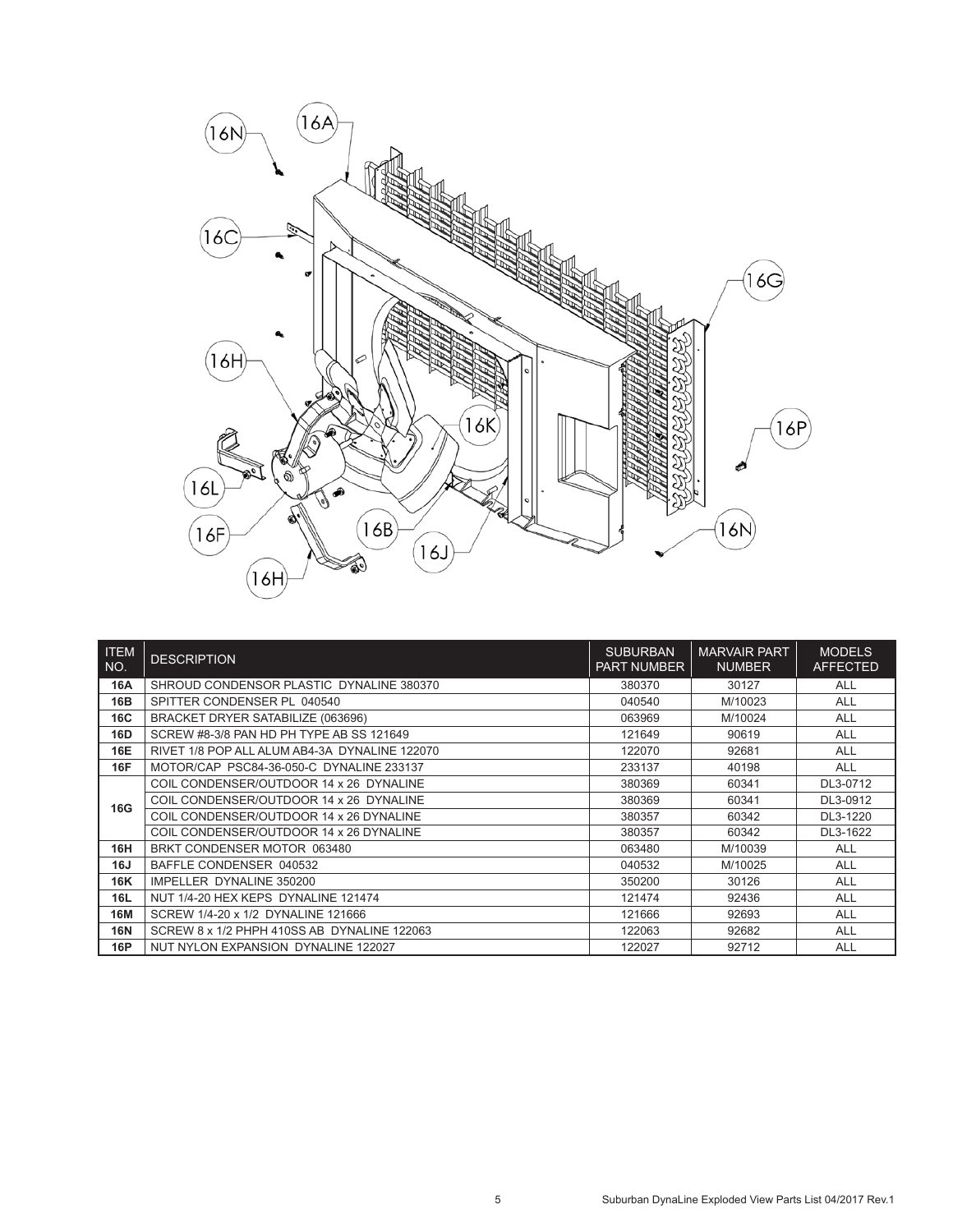

| <b>ITEM</b><br>NO. | <b>DESCRIPTION</b>                               | <b>SUBURBAN</b><br><b>PART NUMBER</b> | <b>MARVAIR PART</b><br><b>NUMBER</b> | <b>MODELS</b><br><b>AFFECTED</b> |
|--------------------|--------------------------------------------------|---------------------------------------|--------------------------------------|----------------------------------|
|                    | BLOWER ASSY COMP RM 391014 DYNALINE HOUSING ONLY | 391014                                | S/12214                              | DL3-0712                         |
| 19A                | BLOWER ASSY COMP RM 391014 DYNALINE HOUSING ONLY | 391014                                | S/12214                              | DL3-0912                         |
|                    | BLOWER ASSY COMP RM 391014 DYNALINE HOUSING ONLY | 391014                                | S/12214                              | DL3-1220                         |
|                    | BLOWER ASSY COMP RM 391067 DYNALINE HOUSING ONLY | 391067                                | S/12304                              | DL3-1622                         |
| 19B                | BEARING ZFBR-1457 DYNALINE 350203                | 350203                                | 50535                                | <b>ALL</b>                       |
|                    | WHEEL ROOM AIR PLASTIC ZFT437-25 DYNALINE 350204 | 350204                                | 30128                                | DL3-0712                         |
| 19C                | WHEEL ROOM AIR PLASTIC ZFT437-25 DYNALINE 350204 | 350204                                | 30128                                | DL3-0912                         |
|                    | WHEEL ROOM AIR PLASTIC ZFT475-26 DYNALINE        | 350205                                | 30129                                | DL3-1220                         |
|                    | WHEEL ROOM AIR PLASTIC ZFT475-26 DYNALINE        | 350205                                | 30129                                | DL3-1622                         |
|                    | ROOM AIR MOTOR PSC-84-36-025IFC DYNALINE 233134  | 233134                                | 40204                                | DL3-0712                         |
| 19D                | ROOM AIR MOTOR PSC-84-36-025IFC DYNALINE 233134  | 233134                                | 40204                                | DL3-0912                         |
|                    | ROOM AIR MOTOR PSC84-36-045IFC DYNALINE          | 233135                                | 40202                                | DL3-1220                         |
|                    | ROOM AIR MOTOR PSC84-36-065IFC DYNALINE          | 133136                                | 40199                                | DL3-1622                         |
| 19E                | NUT 1/4-20 HEX LOCK REVERSIBLE DYNALINE 121531   | 121531                                | 92714                                | <b>ALL</b>                       |
| 19F                | WASHER FLAT 1/4" 121532                          | 121532                                | 90641                                | <b>ALL</b>                       |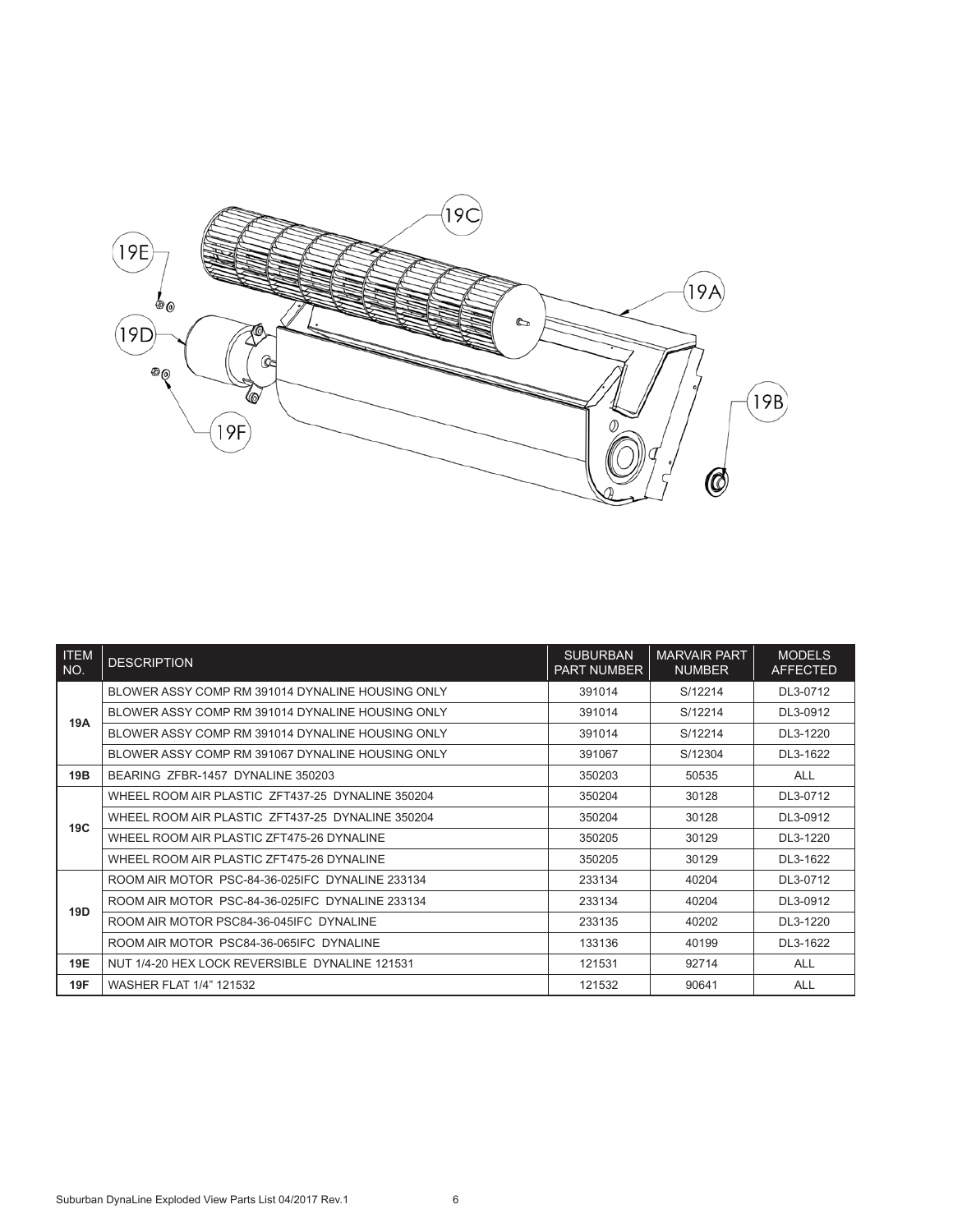

| ITEM<br>NO.     | <b>DESCRIPTION</b>                              | <b>SUBURBAN</b><br><b>PART NUMBER</b> | <b>MARVAIR PART</b><br><b>NUMBER</b> | <b>MODELS</b><br><b>AFFECTED</b> |
|-----------------|-------------------------------------------------|---------------------------------------|--------------------------------------|----------------------------------|
| 21A             | CONTROL BOX 063807 DYNALINE                     | 063807                                | M/10222                              | <b>ALL</b>                       |
| 21 <sub>B</sub> | SW ROCKER DYNALINE 232246                       | 232246                                | 70699                                | 208/230 VOLT                     |
| 21C             | BOARD MODULE DYNALINE 233141                    | 233141                                | 92562                                | <b>ALL</b>                       |
| 21D             | SW PRESS NS2-1025-00 DYNALINE 232907            | 232907                                | 70697                                | <b>ALL</b>                       |
| 21E             | TRANSFORMER HCT-09D0K03305 DYNALINE 232634      | 232634                                | 50653                                | 208/230 VOLT                     |
|                 | TRANSFORMER 5-1672014-9 DYNALINE                | 232870                                | 50670                                | 277 VOLT                         |
| 21F             | TERMINAL BLOCK DYNALINE 230944                  | 230994                                | 80833                                | <b>ALL</b>                       |
| 21G             | RELAY HCR-51CQ1AB DYNALINE 231032               | 231032                                | 50644                                | <b>ALL</b>                       |
|                 | CAPACITOR 1.2 UF 440 VAC DYNALINE ROOM AIR      | 233122                                | 50657                                | DL3-0712                         |
| 21H             | CAPACITOR 1.2 UF 440 VAC DYNALINE ROOM AIR      | 233122                                | 50657                                | DL3-0912                         |
|                 | CAPACITOR 1.5 UF 440 VAC DYNALINE ROOM AIR      | 233120                                | 50658                                | DL3-1220                         |
|                 | CAPACITOR 2.0 UF 440 VAC DYNALINE ROOM AIR      | 233121                                | 50709                                | DL3-1622                         |
| 21J             | CAPACITOR 2.0 UF 440 VAC CONDENSER MOTOR        | 233121                                | 50709                                | ALL 208/230                      |
|                 | CAPACITOR 20 UFD / 370 VOLTS COMPRESSOR         | 233133                                | 50311                                | DL3-0712                         |
| 21K             | CAPACITOR 25 UFD / 440 VOLTS COMPRESSOR         | 232688                                | 50260                                | DL3-0912                         |
|                 | CAPACITOR 30 UFD@ 370 VOLTS COMPESSOR           | 232744                                | 50265                                | DL3-1220                         |
|                 | CAPACITOR 45 UFD @ 370 VOLTS COMPRESSOR         | 233039                                | 50321                                | DL3-1622                         |
| 21L             | LABEL 208/230V OPERATION 193402 DYNALINE        | 193402                                | 81716                                | 208/230 VOLT                     |
| 21M             | TRANSFORMER 480/277/240/120V CIRCUIT BRE 233277 | 233277                                | 50694                                | <b>ALL</b>                       |
| <b>21N</b>      | PLATE CAPACITOR MT 063746 DYNALINE              | 063746                                | M/10226                              | DL3-0712                         |
| <b>21P</b>      | <b>BUSHING SNAP 1/2" 070270</b>                 | 070270                                | 80180                                | <b>ALL</b>                       |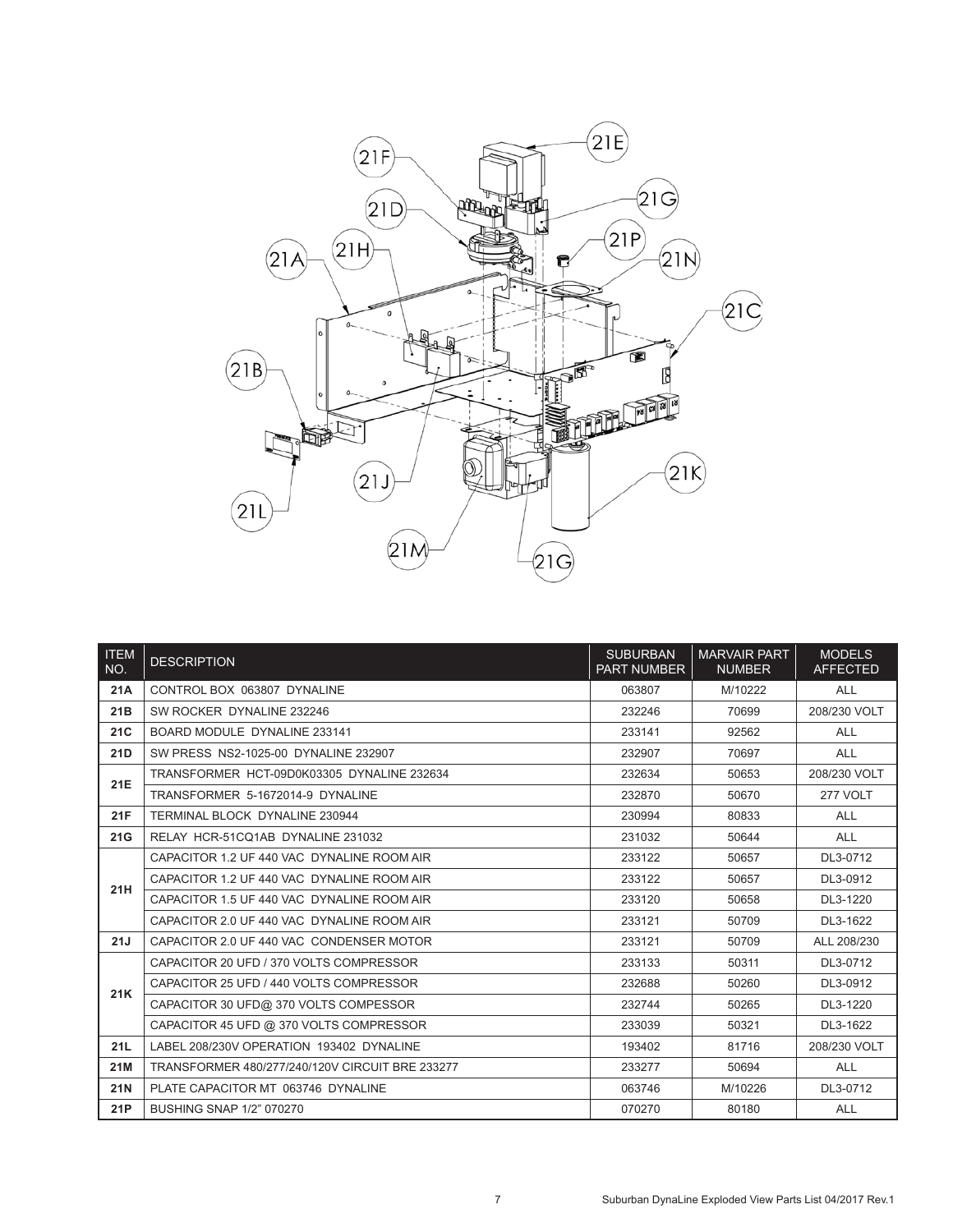

| <b>ITEM</b><br>NO. | <b>DESCRIPTION</b>                            | <b>SUBURBAN</b><br><b>PART NUMBER</b> | <b>MARVAIR PART</b><br><b>NUMBER</b> | <b>MODELS</b><br><b>AFFECTED</b> |
|--------------------|-----------------------------------------------|---------------------------------------|--------------------------------------|----------------------------------|
|                    | BLOWER ASSY 0712-0912 NG 391142               | 391142                                | S/12254                              | DL3-0712 NG                      |
|                    | BLOWER ASSY 0712-0912 NG 391142               | 391142                                | S/12254                              | DL3-0912 NG                      |
|                    | BLOWER ASSY 1220-1622 NG & LP 391144          | 391144                                | S/12249                              | DL3-1220 NG                      |
| 39                 | BLOWER ASSY 1220-1622 NG & LP 391144          | 391144                                | S/12249                              | DL3-1622 NG                      |
|                    | BLOWER ASSY 0712-0912 LP 391143               | 391143                                | S/12269                              | DL3-0712 LP                      |
|                    | BLOWER ASSY 0712-0912 LP 391143               | 391143                                | S/12269                              | DL3-0912 LP                      |
|                    | BLOWER ASSY 1220-1622 NG & LP 391144          | 391144                                | S/12249                              | DL3-1220 LP                      |
|                    | BLOWER ASSY 1220-1622 NG & LP 391144          | 391144                                | S/12249                              | DL3-1622 LP                      |
| 39A                | BLOWER EXHAUST 230 VAC DYNALINE 391070        | 390710                                | 30123                                | <b>ALL</b>                       |
| 39 <sub>B</sub>    | GASKET EXH DYNALINE 071153                    | 71153                                 | 92303                                | <b>ALL</b>                       |
| 39C                | BRKT BLOWER/BASE FLA 063461                   | 063461                                | M/10011                              | <b>ALL</b>                       |
|                    | RESTRICTOR 0712-0912 040524 DYNALINE          | 040524                                | M/10012                              | DL3-0712 NG                      |
|                    | RESTRICTOR 0712-0912 040523 DYNALINE          | 40523                                 | M/10287                              | DL3-0712 LP                      |
|                    | RESTRICTOR 0712-0912 040524 DYNALINE          | 040524                                | M/10012                              | DL3-0912 NG                      |
| 39D                | RESTRICTOR 0712-0912 040523 DYNALINE          | 040523                                | M/10287                              | DL3-0912 LP                      |
|                    | RESTRICTOR PLATE 040522 DYNALINE              | 040522                                | M/10207                              | DL3-1220 NG                      |
|                    | RESTRICTOR PLATE 040522 DYNALINE              | 040522                                | M/10207                              | DL3-1220 LP                      |
|                    | RESTRICTOR PLATE 040522 DYNALINE              | 040522                                | M/10207                              | DL3-1622 NG                      |
|                    | RESTRICTOR PLATE 040522 DYNALINE              | 040522                                | M/10207                              | DL3-1622 LP                      |
| 39E                | SCREW 10 x 3/4 PH O H 410SS DYNALINE 121853   | 121853                                | 92435                                | <b>ALL</b>                       |
| 39F                | <b>VENT CAP ASSEMBLY</b>                      | 051483                                | K/04926                              | <b>ALL</b>                       |
| 39G                | GASKET PRESSURE SWITCH TUBE DYNALINE 071279   | 071279                                | 92307                                | <b>ALL</b>                       |
| 39H                | SCREW #8-3/8 PAN HD PH TYPE AB SS 121649      | 121649                                | 90619                                | <b>ALL</b>                       |
| 39J                | SCREW #8-18 x 1/2 PH PAN HEAD 410 SS 121651   | 121561                                | 90712                                | <b>ALL</b>                       |
| 39K                | BOX EXHAUST SLOT ASSY DYNALINE 1.75" 050281BK | 052153BK                              | S/12247                              | <b>ALL</b>                       |
| 39M                | TUBE PRESSURE SWITCH 171760 DYNALINE          | 171760                                | M/10216                              | <b>ALL</b>                       |

Suburban DynaLine Exploded View Parts List 04/2017 Rev.1 8